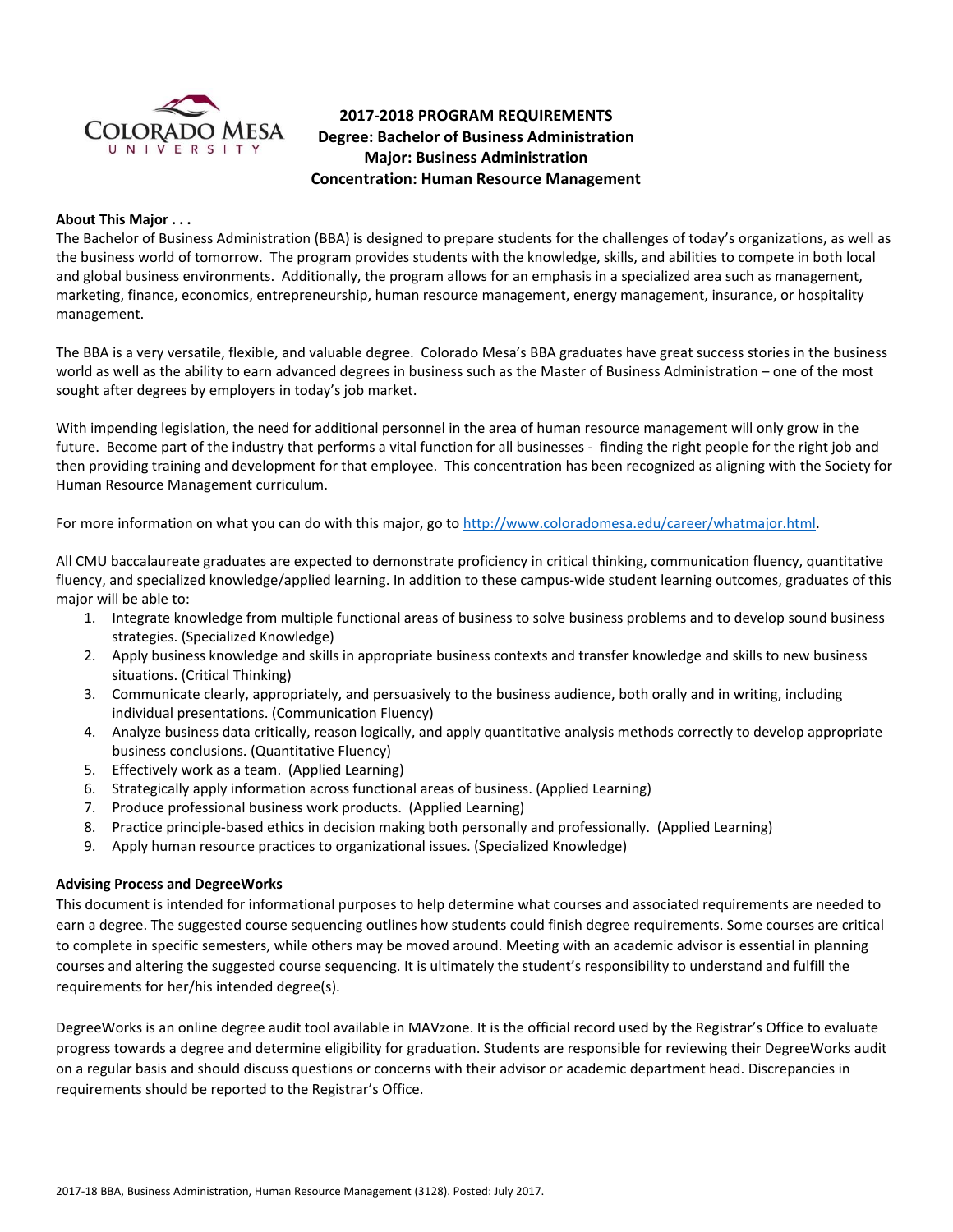# **Graduation Process**

Students must complete the following in the first two months of the semester prior to completing their degree requirements:

- Review their DegreeWorks audit and create a plan that outlines how unmet requirements will be met in the final semester.
- Meet with their advisor and modify their plan as needed. The advisor must approve the final plan.
- Submit the "Intent to Graduate" form to the Registrar's Office to officially declare the intended graduation date and commencement ceremony plans.
- Register for all needed courses and complete all requirements for each degree sought.

Submission deadlines and commencement details can be found at [http://www.coloradomesa.edu/registrar/graduation.html.](http://www.coloradomesa.edu/registrar/graduation.html)

If a student's petition for graduation is denied, it will be her/his responsibility to consult the Registrar's Office regarding next steps.

# **INSTITUTIONAL DEGREE REQUIREMENTS**

The following institutional degree requirements apply to all CMU baccalaureate degrees. Specific programs may have different requirements that must be met in addition to institutional requirements.

- 120 semester hours minimum.
- Students must complete a minimum of 30 of the last 60 hours of credit at CMU, with at least 15 semester hours in major discipline courses numbered 300 or higher.
- 40 upper-division credits (an alternative credit limit applies to the Bachelor of Applied Science degree).
- 2.00 cumulative GPA or higher in all CMU coursework.
- A course may only be used to fulfill one requirement for each degree/certificate.
- No more than six semester hours of independent study courses can be used toward the degree.
- Non-traditional credit, such as advanced placement, credit by examination, credit for prior learning, cooperative education and internships, cannot exceed 30 semester credit hours for a baccalaureate degree; A maximum of 15 of the 30 credits may be for cooperative education, internships, and practica.
- Pre-collegiate courses (usually numbered below 100) cannot be used for graduation.
- Capstone exit assessment/projects (e.g., Major Field Achievement Test) requirements are identified under Program-Specific Degree Requirements.
- The Catalog Year determines which program sheet and degree requirements a student must fulfill in order to graduate. Visit with your advisor or academic department to determine which catalog year and program requirements you should follow.
- See "Requirements for Undergraduate Degrees and Certificates" in the catalog for a complete list of graduation requirements.

# **PROGRAM-SPECIFIC DEGREE REQUIREMENTS**

- To be admitted to the Bachelor of Business Administration program, certain prerequisites must be satisfied. Please see the Department Head of Business for complete requirements and application form.
- The 21 semester hours listed under Foundation Courses, as well as the Essential Learning English, Essential Learning Math and Essential Learning Social and Behavioral Sciences Requirement must be completed within the student's first 60 hours.
- 2.0 cumulative GPA or higher in coursework toward the major content area.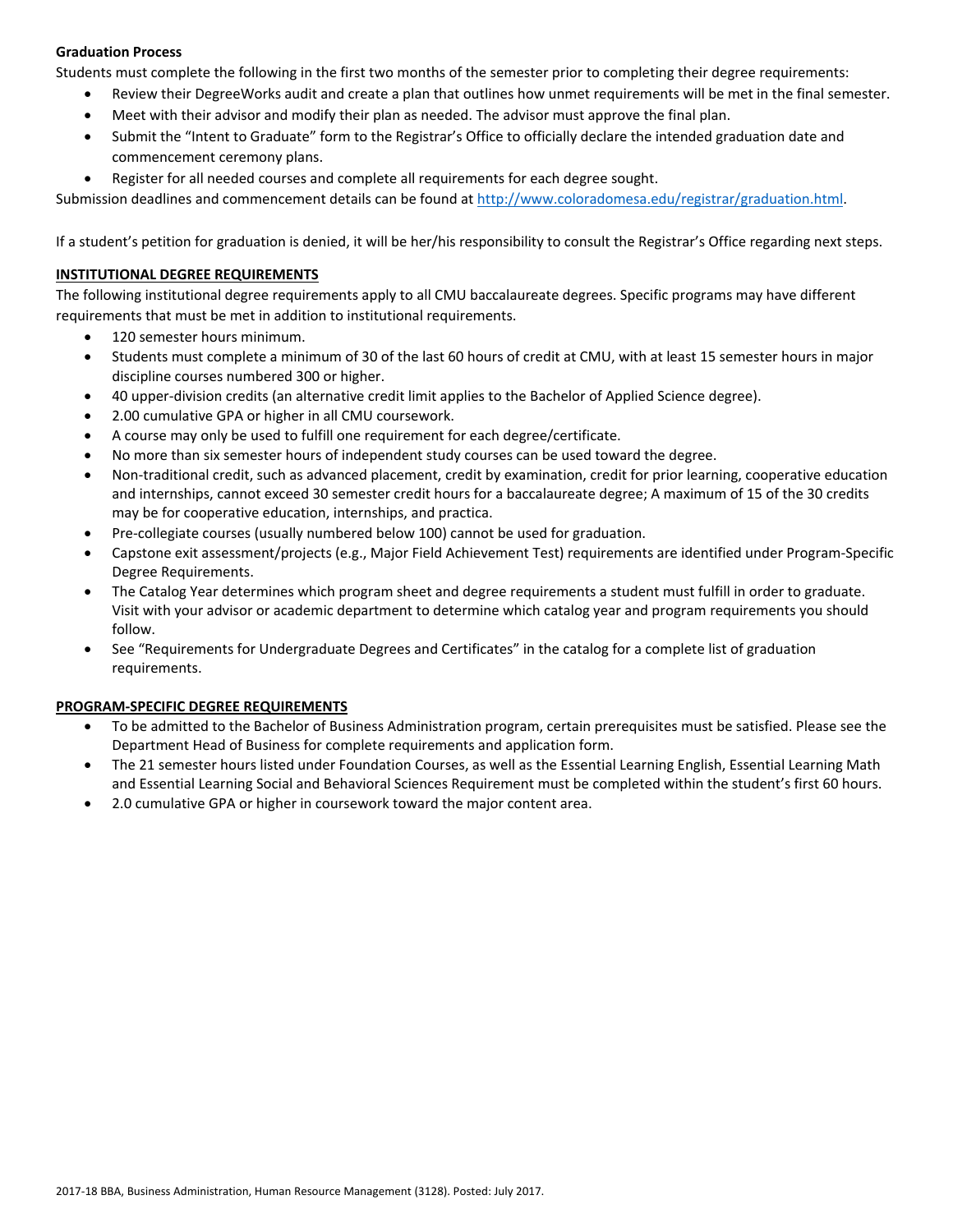# **ESSENTIAL LEARNING REQUIREMENTS** (31 semester hours)

See the current catalog for a list of courses that fulfill the requirements below. If a course is an Essential Learning option and a requirement for your major, you must use it to fulfill the major requirement and make a different selection for the Essential Learning requirement.

**English** (6 semester hours, must receive a grade of "C" or better and must be completed by the time the student has 60 semester hours.)

- $\Box$  ENGL 111 English Composition (3)
- $\square$  ENGL 112 English Composition (3)

**Mathematics** (3 semester hours, must receive a grade of "C" or better, must be completed by the time the student has 60 semester hours.)

MATH 113 - College Algebra (4)

(3 credits apply to the Essential Learning requirements and 1 credit applies to elective credit)

### **Humanities** (3 semester hours)

 $\Box$  Select one Humanities course (3)

### **Social and Behavioral Sciences** (6 semester hours)

- $\square$  ECON 201 Principles of Macroeconomics (3)
- $\square$  ECON 202 Principles of Microeconomics (3)

### **Natural Sciences** (7 semester hours, one course must include a lab)

- $\Box$  Select one Natural Sciences course (3)
- $\Box$  Select one Natural Sciences course with a lab (4)

#### **History** (3 semester hours)

 $\Box$  Select one History course (3)

### **Fine Arts** (3 semester hours)

 $\Box$  Select one Fine Arts course (3)

# **OTHER LOWER-DIVISION REQUIREMENTS**

# **Wellness Requirement** (2 semester hours)

- $\Box$  KINE 100 Health and Wellness (1)
- $\Box$  Select one Activity course (1)

# **Essential Learning Capstone** (4 semester hours)

Essential Learning Capstone must be taken after completion of the Essential Learning English and Mathematics requirements, and when a student has earned between 45 and 75 hours.

- $\Box$  ESSL 290 Maverick Milestone (3)
- $\square$  ESSL 200 Essential Speech (1)

**FOUNDATION COURSES** (21 semester hours. These courses plus ECON 201, ECON 202 and Essential Learning Math & English requirements must be completed within the student's first 60 hours.)

- $\Box$  ACCT 201 Principles of Financial Accounting (3)
- $\Box$  ACCT 202 Principles of Managerial Accounting (3)
- BUGB 105 Freshman Business Seminar (3)
- $\square$  BUGB 211 Business Communications (3)
- $\Box$  BUGB 231 Survey of Business Law (3)
- $\Box$  One of the following courses: CISB 101 - Business Information Technology (3) CISB 205 - Advanced Business Software (3)
- $\Box$  One of the following courses:
	- CISB 241 Introduction to Business Analysis (3)
	- STAT 241 Introduction to Business Analysis (3)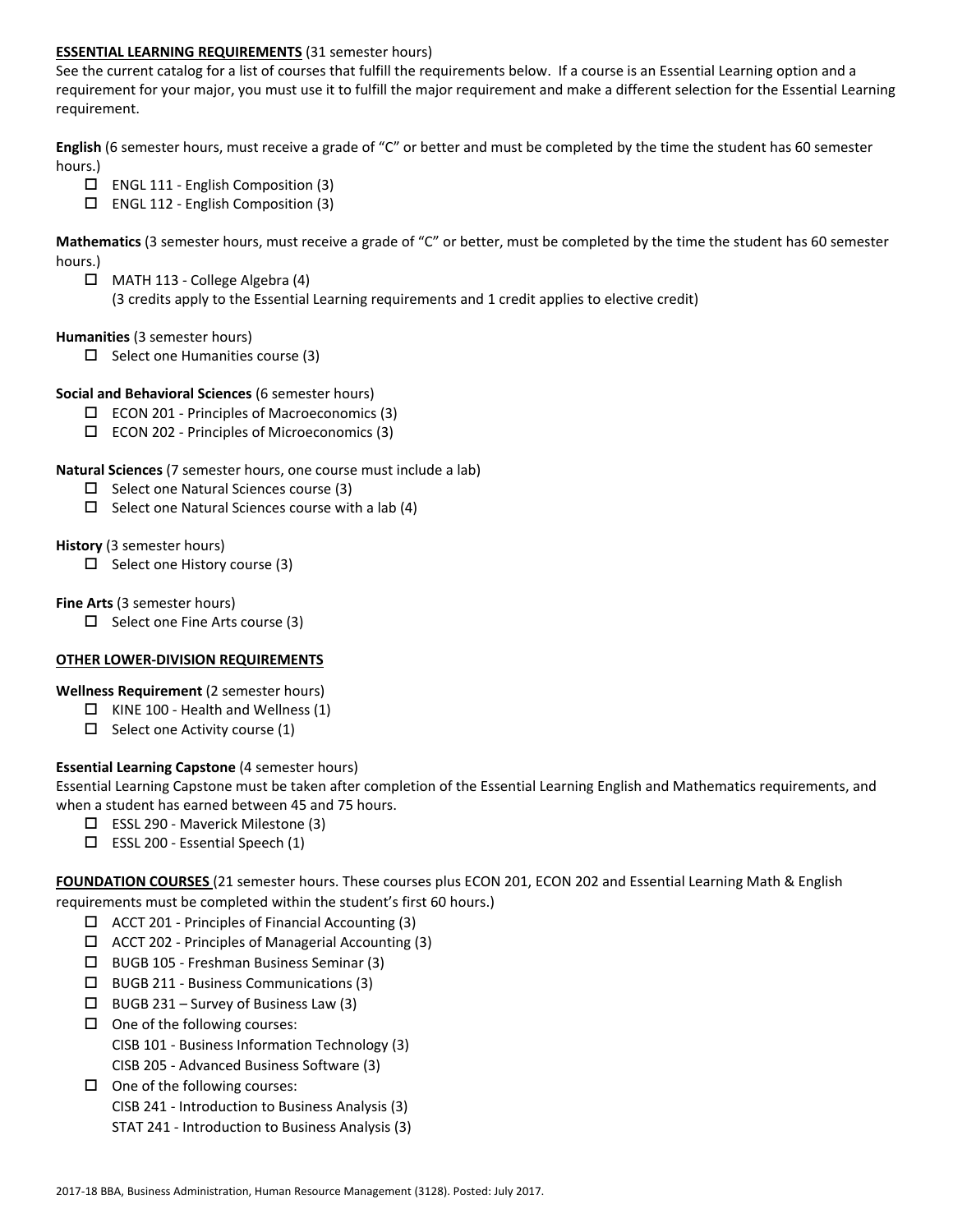#### **BBA: BUSINESS ADMINISTRATION, HUMAN RESOURCE MANAGEMENT REQUIREMENTS** (45 semester hours)

**Business Administration Core** (30 semester hours)

- $\Box$  BUGB 401 International Business (3)
- $\square$  CISB 210 Fundamentals of Information Technology (3)
- $\Box$  FINA 301 Managerial Finance (3)
- MANG 201 Principles of Management (3)
- MANG 301 Organizational Behavior (3)
- □ HRMA 371 Human Resource Management (3)
- MANG 471 Operations Management (3)
- MANG 491 Business Strategy (3)
- $\Box$  MARK 231 Principles of Marketing (3)
- $\Box$  One of the following courses: CISB 341 - Quantitative Decision Making (3)
	- MANG 341 Quantitative Decision Making (3)
	- MARK 350 Marketing Research (3)

# **Human Resource Management Nucleus** (15 semester hours)

- HRMA 372 Employment Assessment (3)
- $\Box$  HRMA 373 Human Resource Management, Leadership, Ethics, and Social Responsibility (3)
- $\Box$  MANG 410 Effective Workplace Communications (3)
- □ HRMA 475 Compensation and Reward Systems (3)
- HRMA 478 Advanced Human Resource Management (Capstone) (3)

**GENERAL ELECTIVES** (17 semester hours) It is strongly recommended to meet with a Business Advisor to choose electives that complement the nucleus or choose the nucleus of a second concentration. At least four hours must be upper division. Also include all college level courses appearing on your final transcript, not listed above that will bring your total semester hours to 120 hours.